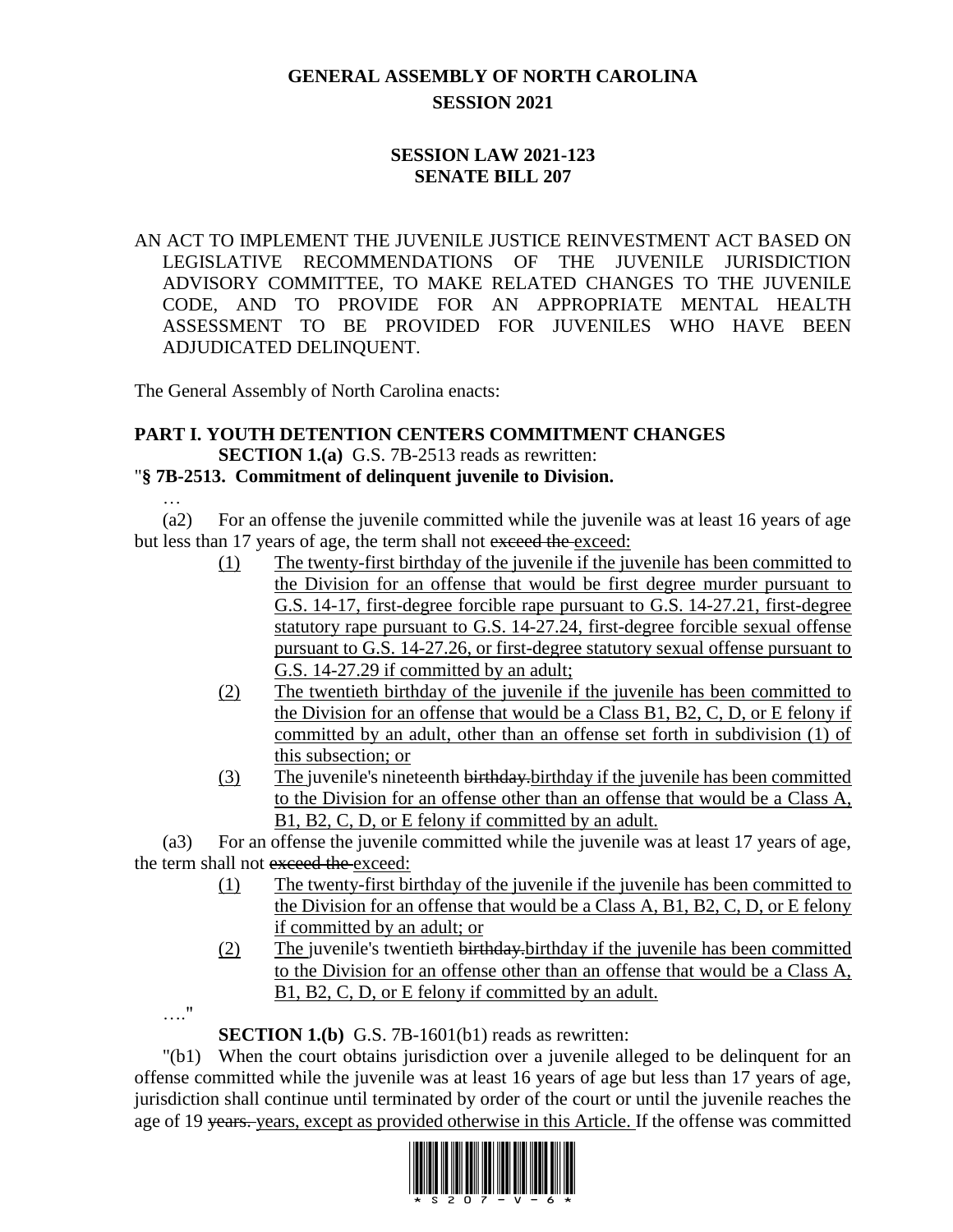while the juvenile was at least 17 years of age, jurisdiction shall continue until terminated by order of the court or until the juvenile reaches the age of 20 years, except as provided otherwise in this Article."

**SECTION 1.(c)** G.S. 7B-1602 reads as rewritten:

### "**§ 7B-1602. Extended jurisdiction over a delinquent juvenile under certain circumstances.** …

(b) When a juvenile is committed to the Division for placement in a youth development center for an offense committed under the age of 16 that would be a Class B1, B2, C, D, or E felony if committed by an adult, other than an offense set forth in subsection (a) of this section, jurisdiction shall continue until terminated by order of the court or until the juvenile reaches the age of 19 years, whichever occurs first.

(c) When a juvenile is committed to the Division for placement in a youth development center for an offense committed while the juvenile was at least 16 years of age but less than 17 years of age that would be a Class B1, B2, C, D, or E felony if committed by an adult, other than an offense set forth in subsection (a) of this section, jurisdiction shall continue until terminated by order of the court or until the juvenile reaches the age of 20 years, whichever occurs first.

(d) When a juvenile is committed to the Division for placement in a youth development center for an offense committed while at least 17 years of age that would be a Class B1, B2, C, D, or E felony if committed by an adult, other than an offense set forth in subsection (a) of this section, jurisdiction shall continue until terminated by order of the court or until the juvenile reaches the age of 21 years, whichever occurs first."

**SECTION 1.(d)** G.S. 7B-2514(c) reads as rewritten:

"(c) The Division shall release a juvenile under a plan of post-release supervision at least 90 days prior  $\text{t}$  $\leftrightarrow$ : to one of the following:

- (1) Completion of the juvenile's definite term of commitment; orcommitment.
- (2) The juvenile's twenty-first birthday if the juvenile has been committed to the Division for an offense that would be first-degree murder pursuant to G.S. 14-17, first-degree forcible rape pursuant to G.S. 14-27.21, first-degree statutory rape pursuant to G.S. 14-27.24, first-degree forcible sexual offense pursuant to G.S. 14-27.26, or first-degree statutory sexual offense pursuant to G.S. 14-27.29 if committed by an adult.
- (3) The juvenile's nineteenth birthday if If the juvenile has been committed to the Division for an offense that would be a Class B1, B2, C, D, or E felony if committed by an adult, other than an offense set forth in G.S. 7B-1602(a).G.S. 7B-1602(a):
	- a. The juvenile's nineteenth birthday, if the juvenile committed the offense prior to reaching the age of 16 years.
	- b. The juvenile's twentieth birthday, if the juvenile committed the offense while the juvenile was at least 16 years of age but less than 17 years of age.
	- c. The juvenile's twenty-first birthday, if the juvenile committed the offense while the juvenile was at least 17 years of age.
- (4) The juvenile's eighteenth birthday if If the juvenile has been committed to the Division for an offense other than an offense that would be a Class A, B1, B2, C, D, or E felony if committed by an adult. Adult:
	- a. The eighteenth birthday of the juvenile, if the juvenile committed the offense prior to reaching the age of 16 years.
	- b. The nineteenth birthday of the juvenile, if the juvenile committed the offense while the juvenile was at least 16 years of age but less than 17 years of age.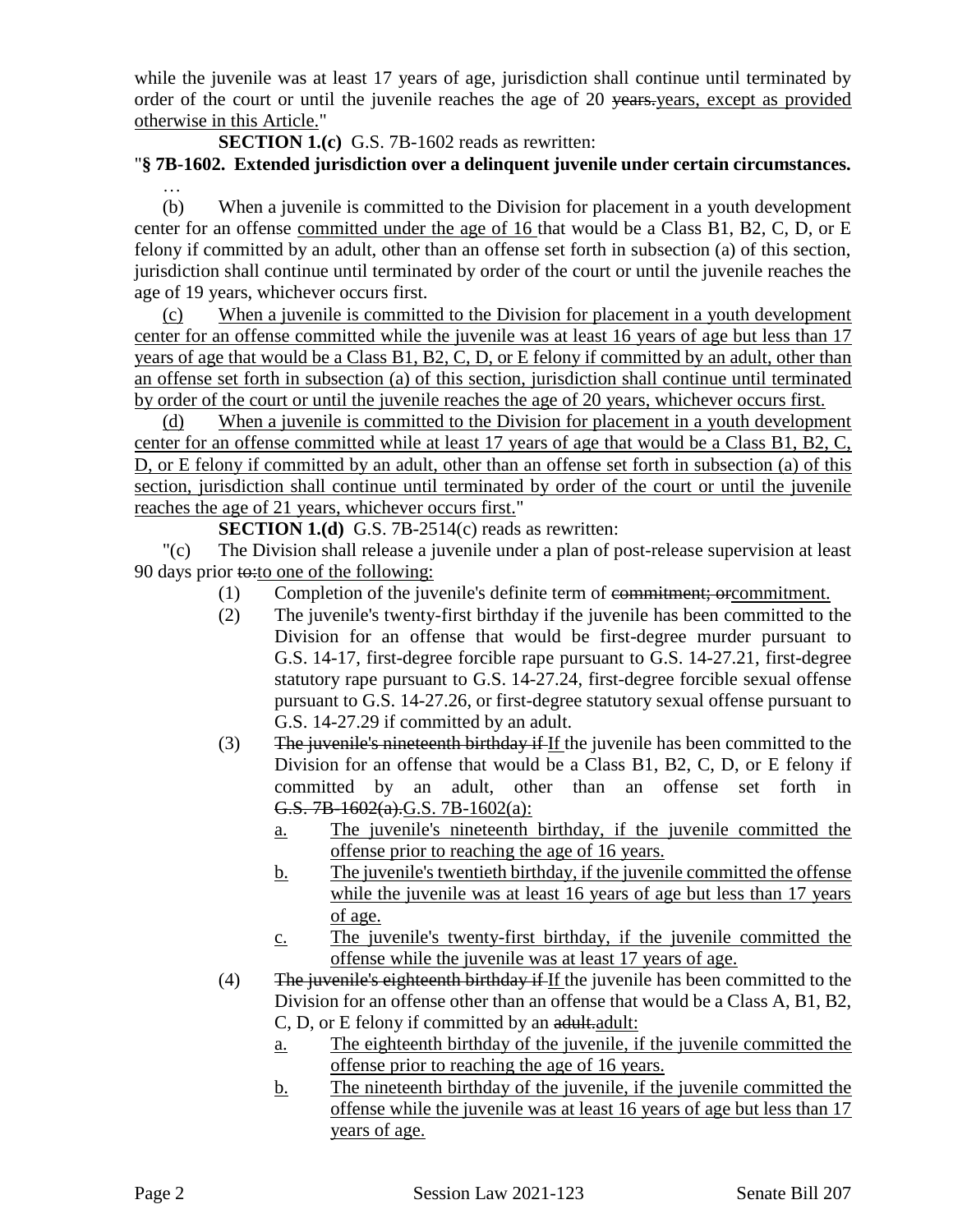c. The twentieth birthday of the juvenile, if the juvenile committed the offense while the juvenile was at least 17 years of age."

## **SECTION 1.(e)** G.S. 7B-2516(c) reads as rewritten:

"(c) If the court revokes post-release supervision, the juvenile shall be returned to the Division for placement in a youth development center for an indefinite term of at least 90 days, provided, however, that no juvenile shall remain committed to the Division for placement in a youth development center past:past the maximum term of commitment allowed pursuant to G.S. 7B-2513(a1), 7B-2513(a2), and 7B-2513(a3).

- (1) The juvenile's twenty-first birthday if the juvenile has been committed to the Division for an offense that would be first-degree murder pursuant to G.S. 14-17, first-degree forcible rape pursuant to G.S. 14-27.21, first-degree statutory rape pursuant to G.S. 14-27.24, first-degree forcible sexual offense pursuant to G.S. 14-27.26, or first-degree statutory sexual offense pursuant to G.S. 14-27.29 if committed by an adult.
- (2) The juvenile's nineteenth birthday if the juvenile has been committed to the Division for an offense that would be a Class B1, B2, C, D, or E felony if committed by an adult, other than an offense set forth in G.S. 7B-1602(a).
- (3) The juvenile's eighteenth birthday if the juvenile has been committed to the Division for an offense other than an offense that would be a Class A, B1, B2, C, D, or E felony if committed by an adult."

**SECTION 1.(f)** G.S. 7B-2600 reads as rewritten:

# "**§ 7B-2600. Authority to modify or vacate.**

… (c) In any case where the court finds the juvenile to be delinquent or undisciplined, the jurisdiction of the court to modify any order or disposition made in the case shall continue  $\leftrightarrow$ during the minority of the juvenile, (ii) until the juvenile reaches the age of 19 years if the juvenile has been adjudicated delinquent and committed to the Division for an offense that would be a Class B1, B2, C, D, or E felony if committed by an adult, other than an offense set forth in G.S. 7B-1602(a), (iii) until the juvenile reaches the age of 21 years if the juvenile has been adjudicated delinquent and committed for an offense that would be first-degree murder pursuant to G.S. 14-17, first-degree forcible rape pursuant to G.S. 14-27.21, first-degree statutory rape pursuant to G.S. 14-27.24, first-degree forcible sexual offense pursuant to G.S. 14-27.26, or first-degree statutory sexual offense pursuant to G.S. 14-27.29 if committed by an adult, juvenile or (iv) until terminated by order of the court.

(d) In any case where the court finds the juvenile to be delinquent, the jurisdiction of the court to modify any order or disposition made in the case shall continue until one of the following first occurs:

- (1) Unless subdivision (4) of this subsection applies, the juvenile reaches the age of 18 for an offense committed prior to the juvenile reaching the age of 16.
- (2) Unless subdivision (4) of this subsection applies, the juvenile reaches the age of 19 for an offense committed while the juvenile was at least 16 years of age but less than 17 years of age.
- (3) Unless subdivision (4) of this subsection applies, the juvenile reaches the age of 20 for an offense committed while the juvenile was at least 17 years of age.
- (4) The juvenile reaches the maximum term of commitment as authorized pursuant to G.S. 7B-2513(a1), 7B-2513(a2), and 7B-2513(a3), if the juvenile was committed to the Division for placement in a youth development center.
- (5) Termination by order of the court."

#### **PART II. JUVENILE TRANSFER HOUSING CHANGES SECTION 2.** G.S. 7B-2204(d) reads as rewritten: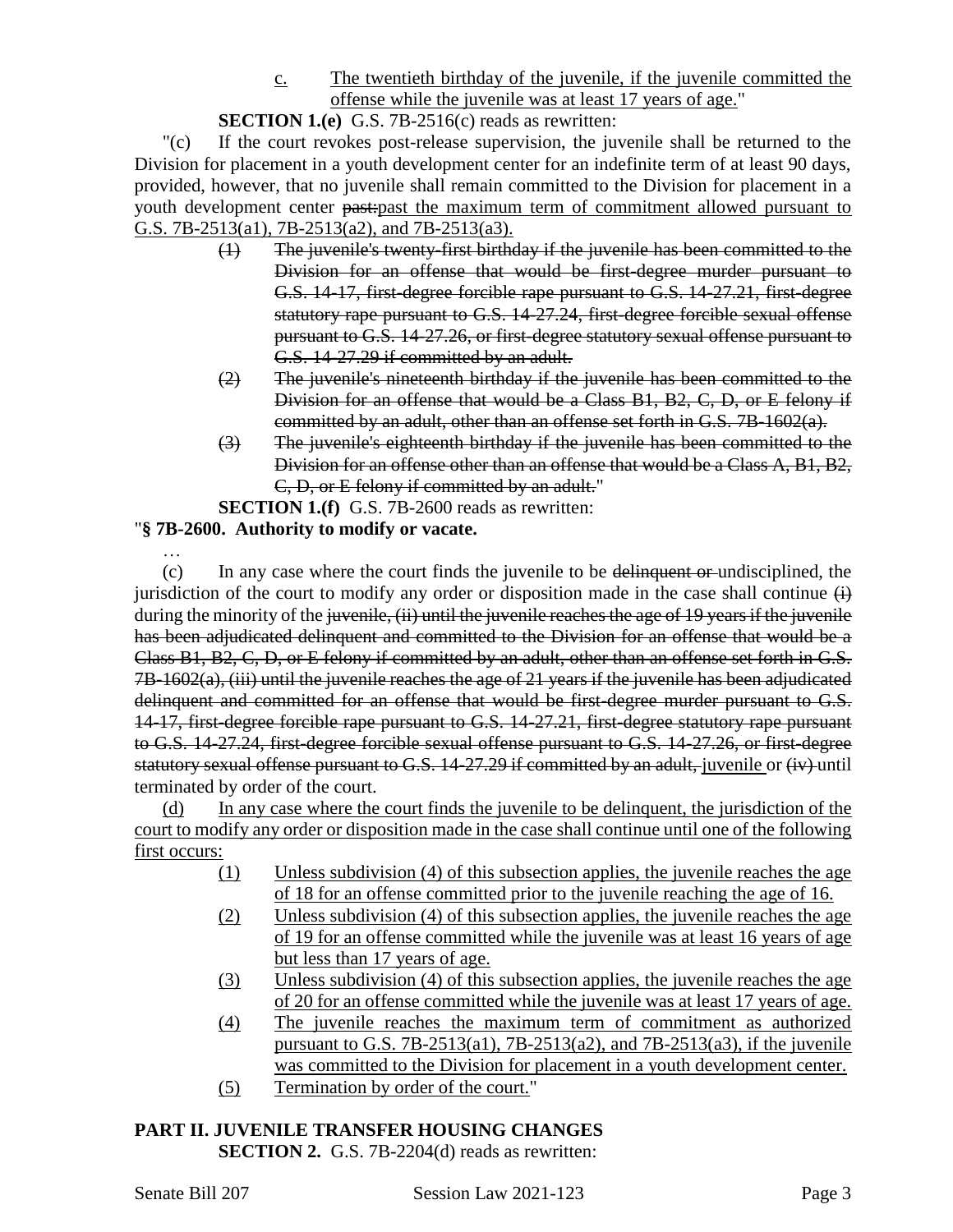"(d) Should the juvenile be found guilty, or enter a plea of guilty or no contest to a criminal offense in superior court and receive an active sentence, then immediate transfer to the Division of Adult Correction and Juvenile Justice of the Department of Public Safety shall be ordered. Until such time as the juvenile is transferred to the Division of Adult Correction and Juvenile Justice of the Department of Public Safety, the juvenile may be detained in a holdover facility. The juvenile may not be detained in a facility or detention facility pending transfer to approved by the Division of Adult Correction and Juvenile Justice of the Department of Public Safety, unless the detention facility is operated by the sheriff pursuant to G.S. 7B-1905(b). Section."

## **PART III. SECURE CUSTODY ORDER CHANGES**

**SECTION 3.(a)** G.S. 7A-271 is amended by adding a new subsection to read:

"(g) The superior court has jurisdiction to issue a secure custody order pursuant to G.S. 7B-1903 when a juvenile matter that has been transferred to superior court is remanded to district court pursuant to G.S. 7B-2200.5(d)."

**SECTION 3.(b)** G.S. 7B-1902 reads as rewritten:

### "**§ 7B-1902. Authority to issue custody orders; delegation.**

In the case of any juvenile alleged to be within the jurisdiction of the court, when the court finds it necessary to place the juvenile in custody, the court may order that the juvenile be placed in secure or nonsecure custody pursuant to criteria set out in G.S. 7B-1903.

Any district court judge may issue secure and nonsecure custody orders pursuant to G.S. 7B-1903. The chief district court judge may delegate the court's authority to the chief court counselor or the chief court counselor's counseling staff by administrative order filed in the office of the clerk of superior court. The administrative order shall specify which persons may be contacted for approval of a secure or nonsecure custody order. The chief district court judge shall not delegate the court's authority to detain or house juveniles in holdover facilities pursuant to G.S. 7B-1905 or G.S. 7B-2513.

Any superior court judge may issue a secure custody order pursuant to G.S. 7B-1903 when a juvenile matter that has been transferred to superior court is remanded to district court pursuant to G.S. 7B-2200.5(d)."

**SECTION 3.(c)** G.S. 7B-1906 is amended by adding a new subsection to read:

"(b2) A hearing to determine the need for continued secure custody shall be held no more than 10 calendar days following the issuance of a secure custody order on remand of the matter from superior court pursuant to G.S. 7B-2200.5(d). A hearing conducted under this subsection may not be continued or waived. Subsequent hearings on the need for continued secure custody shall be held pursuant to subsection (b1) of this section. The district court has authority to modify any secure custody order pursuant to the provisions of this section following the issuance of that order by the superior court."

**SECTION 3.(d)** G.S. 7B-2200.5(d) reads as rewritten:

"(d) In any case where jurisdiction over a juvenile has been transferred to superior court, upon joint motion of the prosecutor and the juvenile's attorney, the superior court shall remand the case to district court and court. The prosecutor shall provide the chief court counselor or his or her designee with a copy of the joint motion prior to submitting the motion to the court. The superior court shall expunge the superior court record in accordance with G.S. 15A-145.8.G.S. 15A-145.8 at the time of remand, and, if the juvenile meets the criteria established in G.S. 7B-1903, may issue an order for secure custody upon the request of a prosecutor. The prosecutor shall provide a copy of any secure custody order issued to the chief court counselor or his or her designee, as soon as possible and no more than 24 hours after the order is issued."

## **PART IV. PROSECUTORIAL DISCRETION FOR E THROUGH G FELONIES FOR JUVENILES**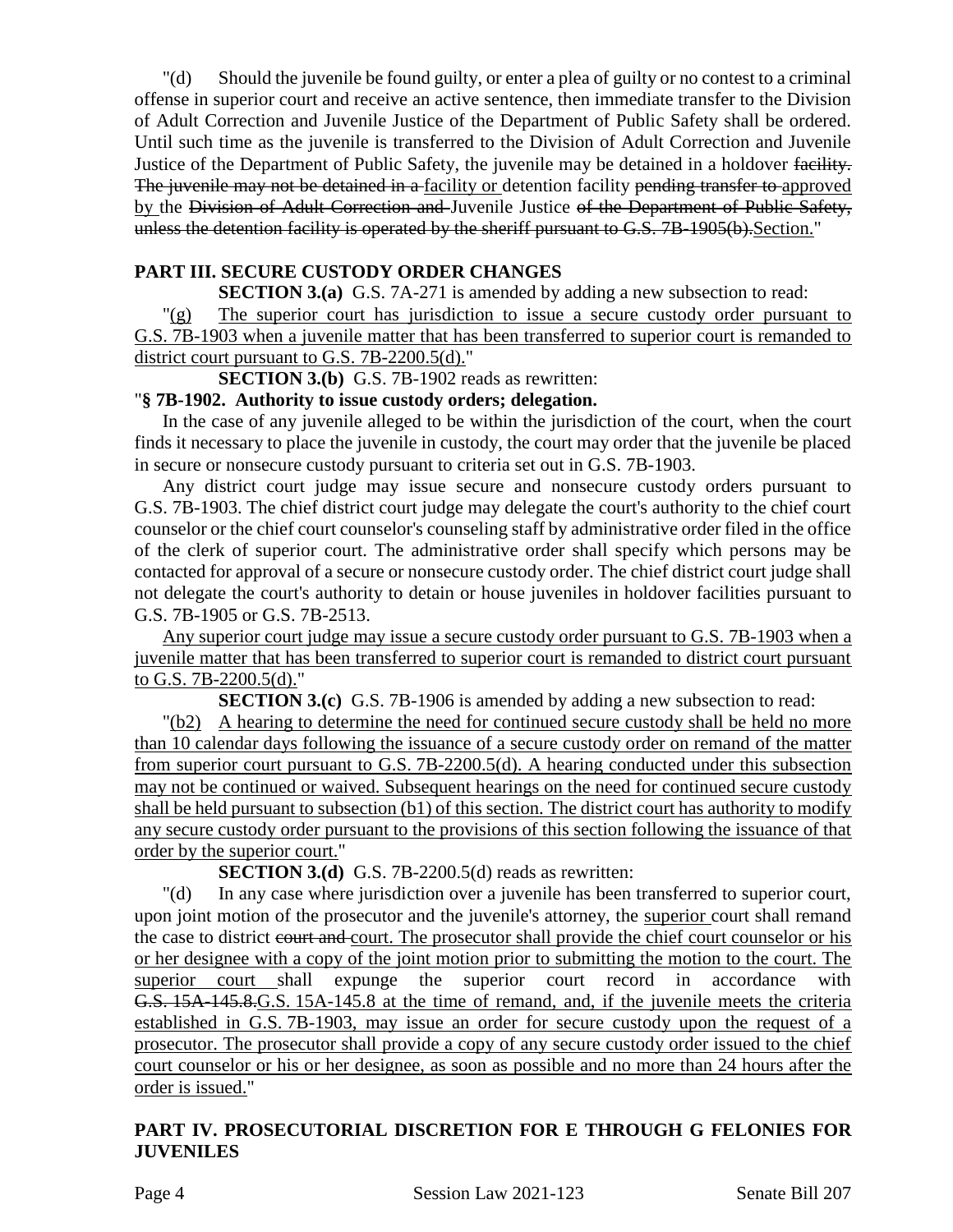### **SECTION 4.** G.S. 7B-2200.5 reads as rewritten:

#### "**§ 7B-2200.5. Transfer of jurisdiction of a juvenile at least 16 years of age to superior court.**

(a) If a juvenile was 16 years of age or older at the time the juvenile allegedly committed an offense that would be a Class A, B1, B2, C, D, E, F, or G felony if committed by an adult, the court shall transfer jurisdiction over the juvenile to superior court for trial as in the case of adults unless the prosecutor declines to prosecute in superior court as provided in subsection (a1) of this section after either of the following:

- (1) Notice to the juvenile and a finding by the court that a bill of indictment has been returned against the juvenile charging the commission of an offense that constitutes a Class A, B1, B2, C, D, E, F, or G felony if committed by an adult.
- (2) Notice, hearing, and a finding of probable cause that the juvenile committed an offense that constitutes a Class A, B1, B2, C, D, E, F, or G felony if committed by an adult.

(a1) The prosecutor may decline to prosecute in superior court a matter that would otherwise be subject to mandatory transfer pursuant to subsection (a) of this section if the juvenile has allegedly committed an offense that would be a Class D, E, F, or G felony if committed by an adult. If the prosecutor declines to prosecute the matter in superior court, jurisdiction over the juvenile shall remain in juvenile court following a finding of probable cause pursuant to G.S. 7B-2202. Prior to adjudication, the prosecutor may choose to transfer the matter pursuant to subsection (a) of this section if the juvenile has allegedly committed an offense that would be a Class D, E, F, or G felony if committed by an adult.

…."

## **PART V. MODIFY MINIMUM AGE OF DELINQUENT AND UNDISCIPLINED JUVENILES**

**SECTION 5.(a)** G.S. 7B-101 reads as rewritten:

### "**§ 7B-101. Definitions.**

As used in this Subchapter, unless the context clearly requires otherwise, the following words have the listed meanings:

> … (15) Neglected juvenile. – Any juvenile less than 18 years of age (i) who is found to be a minor victim of human trafficking under G.S. 14-43.15 or (ii) whose parent, guardian, custodian, or caretaker does not provide proper care, supervision, or discipline; or who has been abandoned; or who is not provided necessary medical care; or who is not provided necessary remedial care; or whose parent, guardian, or custodian has refused to follow the recommendations of the Juvenile and Family Team made pursuant to Article 27A of this Chapter; or who lives in an environment injurious to the juvenile's welfare; or the custody of whom has been unlawfully transferred under G.S. 14-321.2; or who has been placed for care or adoption in violation of law. In determining whether a juvenile is a neglected juvenile, it is relevant whether that juvenile lives in a home where another juvenile has died as a result of suspected abuse or neglect or lives in a home where another juvenile has been subjected to abuse or neglect by an adult who regularly lives in the home.

The singular includes the plural, the masculine singular includes the feminine singular and masculine and feminine plural unless otherwise specified."

**SECTION 5.(b)** G.S. 7B-1501 reads as rewritten:

## "**§ 7B-1501. Definitions.**

…

In this Subchapter, unless the context clearly requires otherwise, the following words have the listed meanings. The singular includes the plural, unless otherwise specified: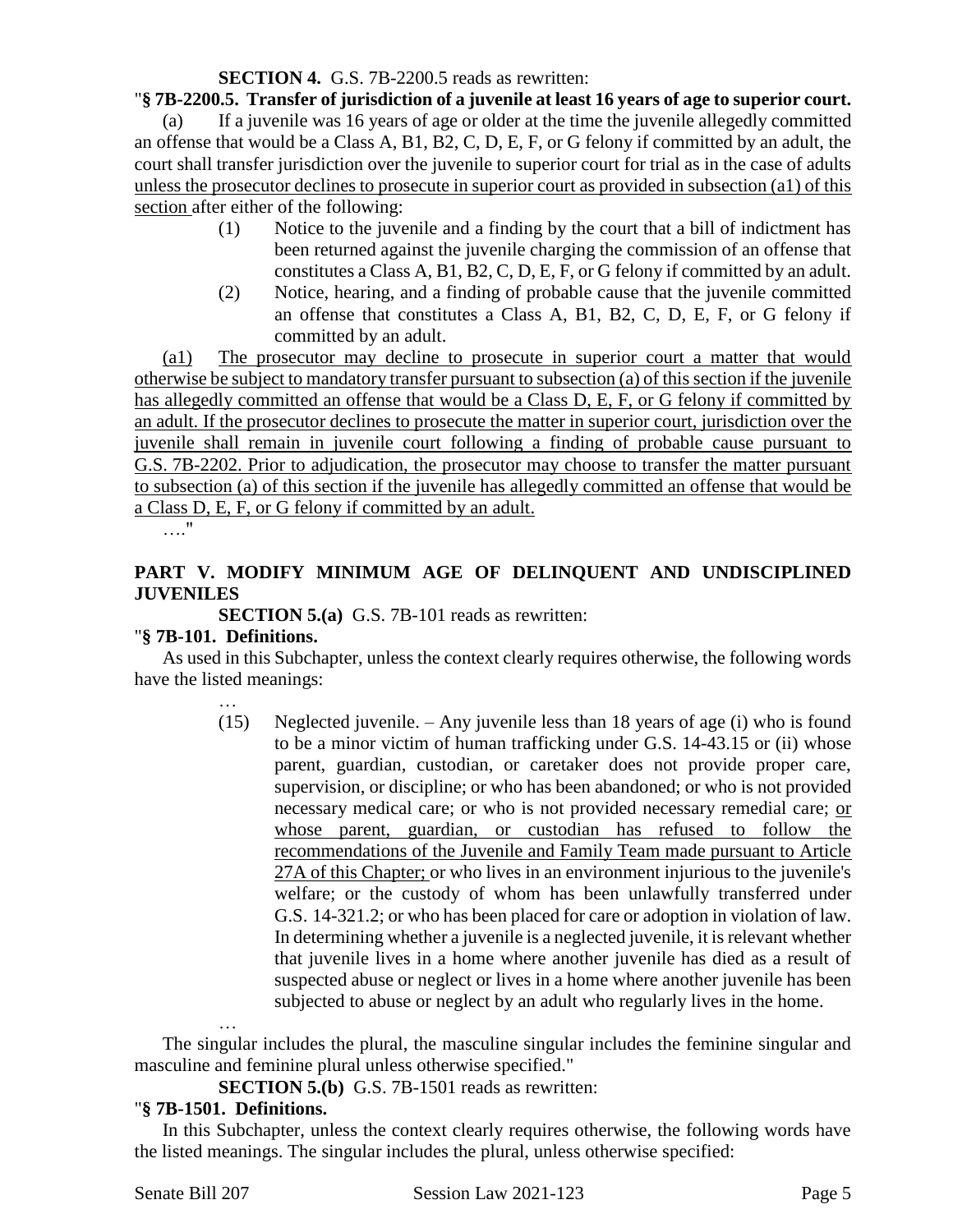- (1a) Juvenile consultation. The provision of services to a vulnerable juvenile and to the parent, guardian, or custodian of a vulnerable juvenile pursuant to G.S. 7B-1706.1. Juvenile consultation cases are subject to confidentiality laws provided in Subchapter III of this Chapter.
- … (7) Delinquent juvenile. –
	- a. Any juvenile who, while less than 16 years of age but at least  $6\n-10$ years of age, commits a crime or infraction under State law or under an ordinance of local government, including violation of the motor vehicle laws, or who commits indirect contempt by a juvenile as defined in G.S. 5A-31.
	- b. Any juvenile who, while less than 18 years of age but at least 16 years of age, commits a crime or an infraction under State law or under an ordinance of local government, excluding all violations of the motor vehicle laws under Chapter 20 of the General Statutes, or who commits indirect contempt by a juvenile as defined in G.S. 5A-31.
	- c. Any juvenile who, while less than 10 years of age but at least 8 years of age, commits a Class A, B1, B2, C, D, E, F, or G felony under State law.
	- d. Any juvenile who, while less than 10 years of age but at least 8 years of age, commits a crime or an infraction under State law or under an ordinance of local government, including violation of the motor vehicle laws, and has been previously adjudicated delinquent.
- …

…

- (27) Undisciplined juvenile.
	- a. A juvenile who, while less than 16 years of age but at least  $6-10$  years of age, is unlawfully absent from school; or is regularly disobedient to and beyond the disciplinary control of the juvenile's parent, guardian, or custodian; or is regularly found in places where it is unlawful for a juvenile to be; or has run away from home for a period of more than 24 hours; or
	- b. A juvenile who is 16 or 17 years of age and who is regularly disobedient to and beyond the disciplinary control of the juvenile's parent, guardian, or custodian; or is regularly found in places where it is unlawful for a juvenile to be; or has run away from home for a period of more than 24 hours.
- … (27b) Vulnerable juvenile. – Any juvenile who, while less than 10 years of age but at least 6 years of age, commits a crime or infraction under State law or under an ordinance of local government, including violation of the motor vehicle laws, and is not a delinquent juvenile.

…." **SECTION 5.(c)** Article 17 of Chapter 7B of the General Statutes reads as rewritten: "Article 17.

"Screening of Delinquency and Undisciplined Delinquency, Undisciplined, and Vulnerable Complaints.

# "**§ 7B-1700. Intake services.**

The chief court counselor, under the direction of the Division, shall establish intake services in each judicial district of the State for all delinquency and undisciplined cases.cases and all complaints against vulnerable juveniles.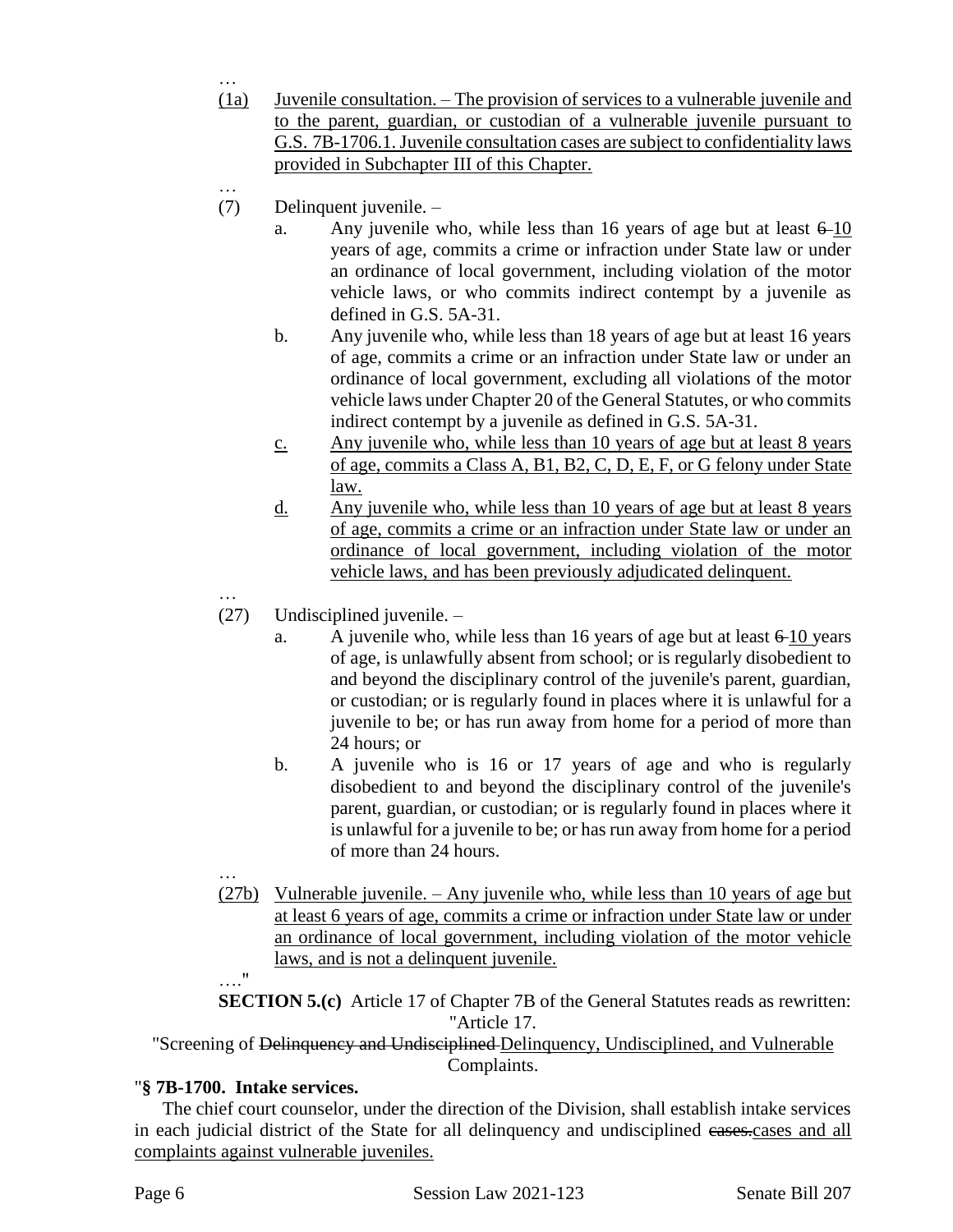The purpose of intake services shall be to determine from available evidence whether there are reasonable grounds to believe the facts alleged are true, to determine whether the facts alleged constitute a delinquent or undisciplined offense within the jurisdiction of the court, to determine whether the facts alleged are sufficiently serious to warrant court action, and to obtain assistance from community resources when court referral is not necessary. necessary or allowed. The juvenile court counselor shall not engage in field investigations to substantiate complaints or to produce supplementary evidence but may refer complainants to law enforcement agencies for those purposes.

### "**§ 7B-1701. Preliminary inquiry.**

…

(a) When a complaint is received, received against a juvenile at least 10 years of age, the juvenile court counselor shall make a preliminary determination as to whether the juvenile is within the jurisdiction of the court as a delinquent or undisciplined juvenile. If the juvenile court counselor finds that the facts contained in the complaint do not state a case within the jurisdiction of the court, that legal sufficiency has not been established, or that the matters alleged are frivolous, the juvenile court counselor, without further inquiry, shall refuse authorization to file the complaint as a petition.

If a complaint against the juvenile has not been previously received, as determined by the juvenile court counselor, the juvenile court counselor shall make reasonable efforts to meet with the juvenile and the juvenile's parent, guardian, or custodian if the offense is divertable.divertible.

When requested by the juvenile court counselor, the prosecutor shall assist in determining the sufficiency of evidence as it affects the quantum of proof and the elements of offenses.

The juvenile court counselor, without further inquiry, shall authorize the complaint to be filed as a petition if the juvenile court counselor finds reasonable grounds to believe that the juvenile has committed one of the following nondivertible offenses:

- (1) Murder;
- (2) First-degree rape or second degree rape;
- (3) First-degree sexual offense or second degree sexual offense;
- (4) Arson;
- (5) Any violation of Article 5, Chapter 90 of the General Statutes that would constitute a felony if committed by an adult;
- (6) First degree burglary;
- (7) Crime against nature; or
- (8) Any felony which involves the willful infliction of serious bodily injury upon another or which was committed by use of a deadly weapon.

(b) When a complaint is received against a juvenile less than 10 years of age, the juvenile court counselor shall make a preliminary determination as to whether the juvenile is a vulnerable juvenile or is within the jurisdiction of the court as a delinquent juvenile. If the juvenile court counselor determines the juvenile is within the jurisdiction of the court as a delinquent juvenile, the juvenile court counselor shall proceed with the complaint pursuant to subsection (a) of this section. If the juvenile court counselor determines the juvenile is a vulnerable juvenile, the juvenile court counselor shall handle the complaint as a juvenile consultation for a vulnerable juvenile.

#### "**§ 7B-1702. Evaluation.**

Upon a finding of legal sufficiency, except in cases involving nondivertible offenses set out in G.S. 7B-1701, G.S. 7B-1701(a), the juvenile court counselor shall determine whether a complaint should be filed as a petition, the juvenile diverted pursuant to G.S. 7B-1706, or the case resolved without further action. In making the decision, the counselor shall consider criteria provided by the Department and shall conduct a gang assessment for juveniles who are 12 years of age or older. The intake process shall include the following steps if practicable: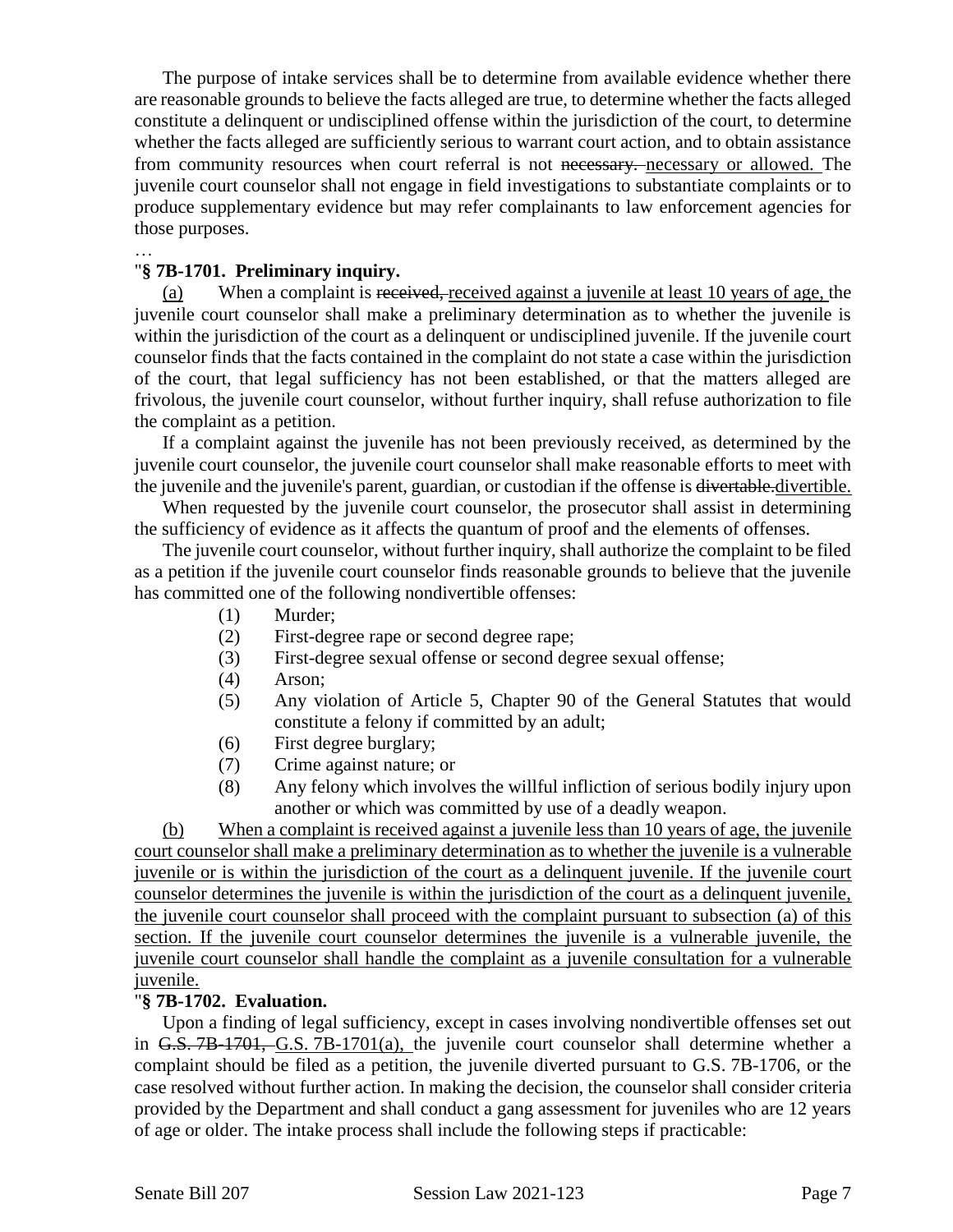- (1) Interviews with the complainant and the victim if someone other than the complainant;
- (2) Interviews with the juvenile and the juvenile's parent, guardian, or custodian;
- (3) Interviews with persons known to have relevant information about the juvenile or the juvenile's family.

Interviews required by this section shall be conducted in person unless it is necessary to conduct them by telephone.

## "**§ 7B-1703. Evaluation decision.**

(a) The juvenile court counselor shall complete evaluation of a complaint within 15 days of receipt of the complaint, with an extension for a maximum of 15 additional days at the discretion of the chief court counselor. The juvenile court counselor shall decide within this time period whether a complaint shall be filed as a juvenile petition.petition, handled as a juvenile consultation for a vulnerable juvenile, or handled in some other manner authorized by this Article.

(b) Except as provided in G.S. 7B-1706, if the juvenile court counselor determines that a complaint should be filed as a petition, the counselor shall file the petition as soon as practicable, but in any event within 15 days after the complaint is received, with an extension for a maximum of 15 additional days at the discretion of the chief court counselor. The juvenile court counselor shall assist the complainant when necessary with the preparation and filing of the petition, shall include on it the date and the words "Approved for Filing", shall sign it, and shall transmit it to the clerk of superior court.

(c) If the juvenile court counselor determines that a petition should not be filed, filed or the complaint handled as a juvenile consultation, the juvenile court counselor shall notify the complainant and the victim, if the complainant is not the victim, immediately in writing with specific reasons for the decision, whether or not legal sufficiency was found, and whether the matter was closed or diverted and retained, and shall include notice of the complainant's and victim's right to have the decision reviewed by the prosecutor. The juvenile court counselor shall sign the complaint after indicating on it:

- (1) The date of the determination;
- (2) The words "Not Approved for Filing"; and
- (3) Whether the matter is "Closed" or "Diverted and Retained".

Except as provided in G.S. 7B-1706, any complaint not approved for filing as a juvenile petition or handled as a juvenile consultation shall be destroyed by the juvenile court counselor after holding the complaint for a temporary period to allow review as provided in G.S. 7B-1705.

If the juvenile court counselor determines that a complaint should be handled as a juvenile consultation, the juvenile court counselor shall obtain referral information.

#### … "**§ 7B-1706. Diversion plans and referral.**

(a) Unless the offense is one in which a petition is required by G.S. 7B-1701, G.S. 7B-1701(a), upon a finding of legal sufficiency the juvenile court counselor may divert the juvenile pursuant to a diversion plan, which may include referring the juvenile to any of the following resources:

- (1) An appropriate public or private resource;
- (2) Restitution;
- (3) Community service;
- (4) Victim-offender mediation;
- (5) Regimented physical training;
- (6) Counseling;
- (7) A teen court program, as set forth in subsection (c) of this section.

As part of a diversion plan, the juvenile court counselor may enter into a diversion contract with the juvenile and the juvenile's parent, guardian, or custodian.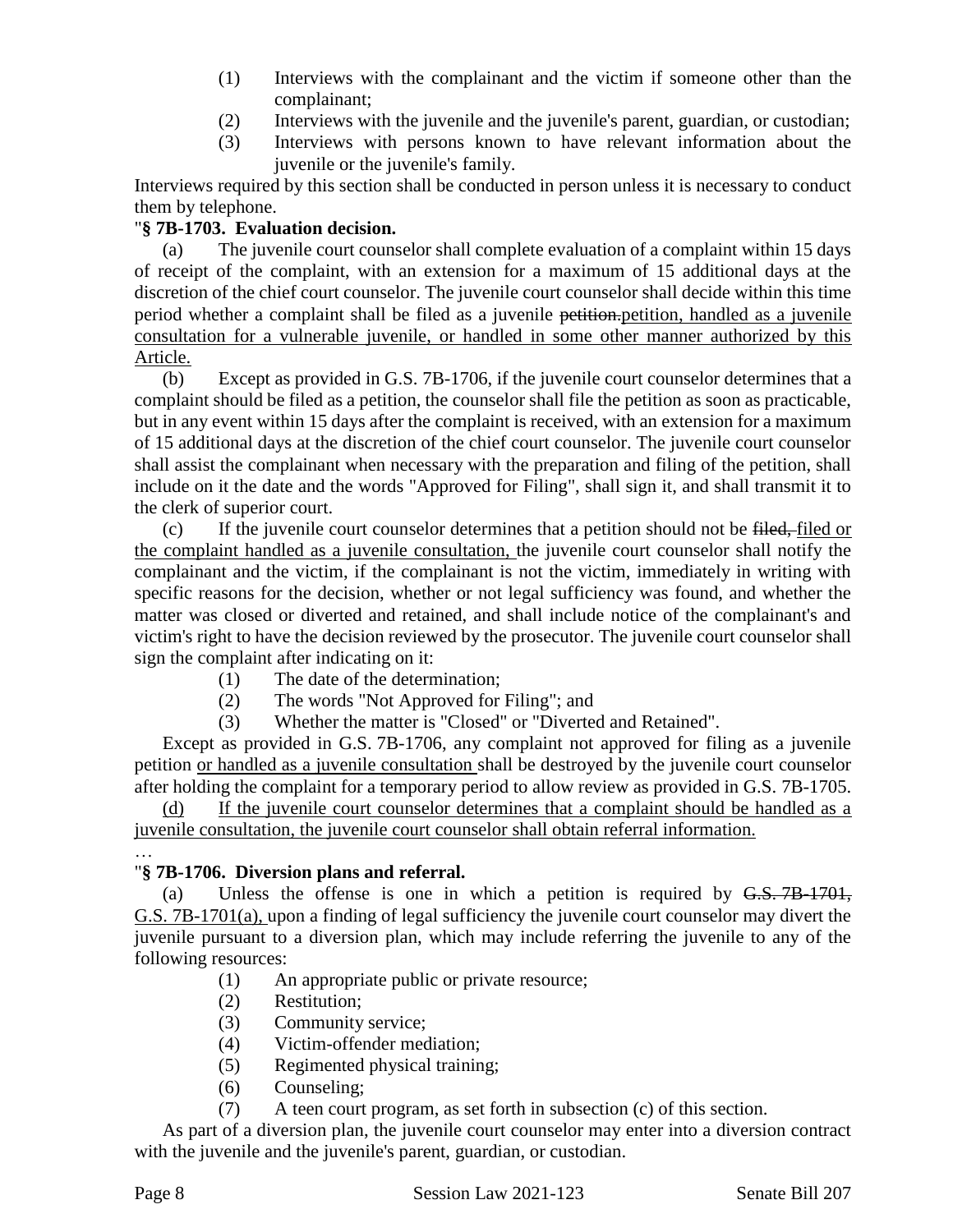(b) Unless the offense is one in which a petition is required by  $G.S. 7B-1701$ , G.S. 7B-1701(a), upon a finding of legal sufficiency the juvenile court counselor may enter into a diversion contract with the juvenile and the parent, guardian, or custodian; provided, a diversion contract requires the consent of the juvenile and the juvenile's parent, guardian, or custodian. A diversion contract shall:

- (1) State conditions by which the juvenile agrees to abide and any actions the juvenile agrees to take;
- (2) State conditions by which the parent, guardian, or custodian agrees to abide and any actions the parent, guardian, or custodian agrees to take;
- (3) Describe the role of the juvenile court counselor in relation to the juvenile and the parent, guardian, or custodian;
- (4) Specify the length of the contract, which shall not exceed six months;
- (5) Indicate that all parties understand and agree that:
	- a. The juvenile's violation of the contract may result in the filing of the complaint as a petition; and
	- b. The juvenile's successful completion of the contract shall preclude the filing of a petition.

After a diversion contract is signed by the parties, the juvenile court counselor shall provide copies of the contract to the juvenile and the juvenile's parent, guardian, or custodian. The juvenile court counselor shall notify any agency or other resource from which the juvenile or the juvenile's parent, guardian, or custodian will be seeking services or treatment pursuant to the terms of the contract. At any time during the term of the contract if the juvenile court counselor determines that the juvenile has failed to comply substantially with the terms of the contract, the juvenile court counselor may file the complaint as a petition. Unless the juvenile court counselor has filed the complaint as a petition, the juvenile court counselor shall close the juvenile's file in regard to the diverted matter within six months after the date of the contract.

## "**§ 7B-1706.1. Juvenile consultation services.**

A juvenile court counselor shall serve a vulnerable juvenile under a juvenile consultation for up to six months providing case management services. An extension of juvenile consultation services may be made for up to three months at the approval of the chief court counselor. As part of case management services, the juvenile court counselor shall provide screenings, assessments, community resources, and programming to the juvenile and the parent, legal guardian, or custodian.

…."

…

# **SECTION 5.(d)** G.S. 7B-2102(a) reads as rewritten:

"(a) A law enforcement officer or agency shall fingerprint and photograph a juvenile who was 10 years of age or older at the time the juvenile allegedly committed a nondivertible offense as set forth in G.S. 7B-1701, G.S. 7B-1701(a), when a complaint has been prepared for filing as a petition and the juvenile is in physical custody of law enforcement or the Division."

**SECTION 5.(e)** Chapter 7B of the General Statutes is amended by adding a new Article to read:

### "Article 27A.

"Authority Over Parents, Guardians, or Custodians of Vulnerable Juveniles Who Are Receiving Juvenile Consultation Services.

# "**§ 7B-2710. Attend all scheduled meetings with juvenile court counselor.**

The parent, guardian, or custodian of a juvenile being provided services through a juvenile consultation shall attend all scheduled meetings with the juvenile court counselor provided sufficient notice of the meeting was given to the parent, guardian, or custodian.

"**§ 7B-2711. Attend parental responsibility classes.**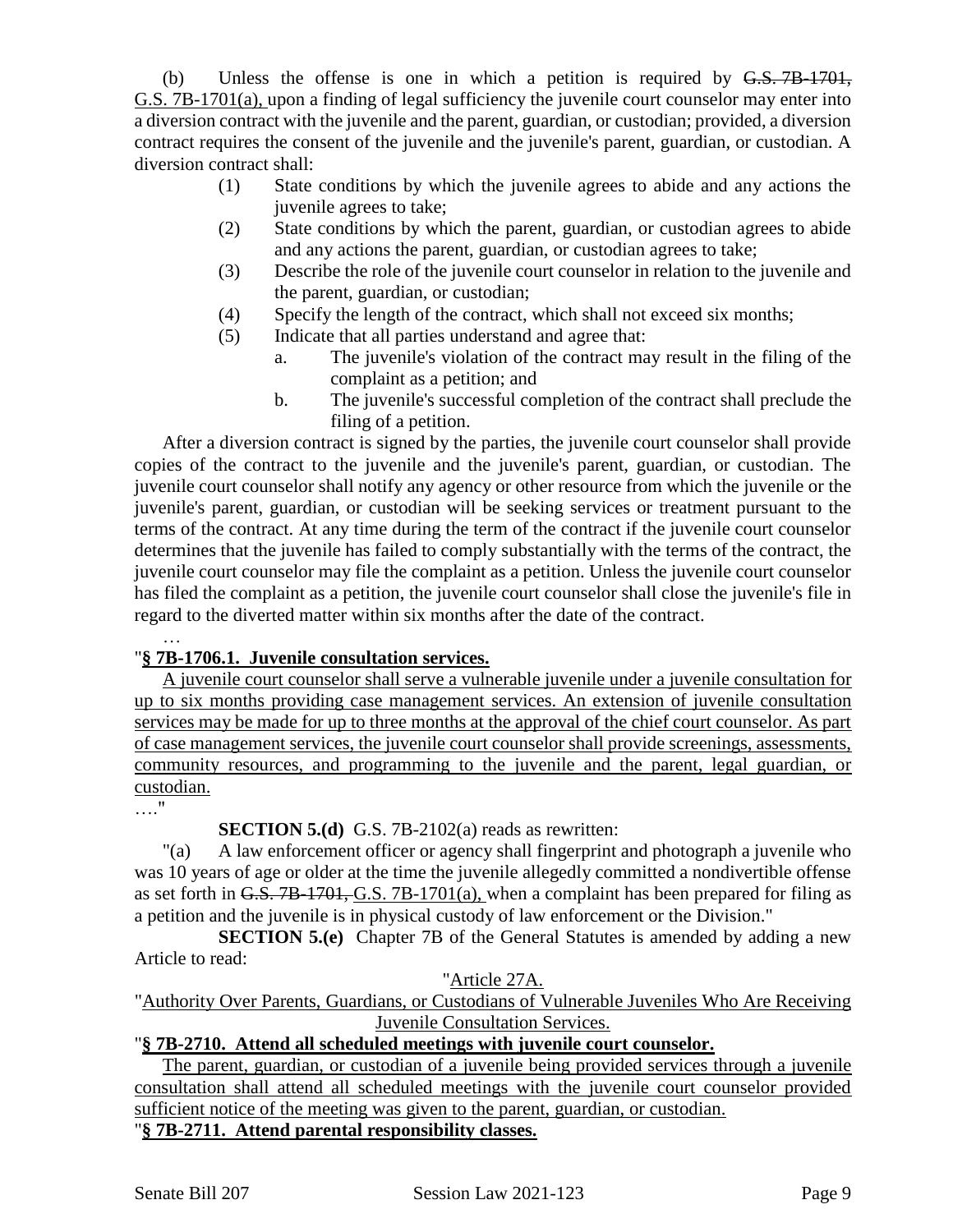The juvenile court counselor may direct the parent, guardian, or custodian of a juvenile who is being provided services through a juvenile consultation to attend parental responsibility classes if those classes are available in the district in which the parent, guardian, or custodian resides.

## "**§ 7B-2712. Medical, surgical, psychiatric, or psychological evaluation or treatment of vulnerable juveniles who are receiving juvenile consultation services or parents.**

(a) The juvenile court counselor shall work with the parent, guardian, or custodian of the juvenile receiving juvenile consultation services to obtain for the juvenile any medical, surgical, psychiatric, psychological, or other evaluation or treatment as needed or recommended as part of the juvenile consultation process. The juvenile court counselor shall work with the parent, guardian, or custodian of the juvenile and other funding resources to find a means for paying for such services, including helping the parent, guardian, or custodian of the juvenile to apply for Health Choice and/or Medicaid.

(b) The juvenile court counselor, with written recommendations of a qualified physician, surgeon, or mental health provider, shall advise the parent, guardian, or custodian of the juvenile receiving juvenile consultation services to be directly involved in the juvenile's evaluation or treatment and participate in medical, psychiatric, psychological, or other evaluation or treatment of the juvenile if it is determined to be in the best interests of the juvenile.

(c) The juvenile court counselor may recommend that the parent, guardian, or custodian of the juvenile receiving juvenile consultation services undergo psychiatric, psychological, or other evaluation or treatment or counseling with written orders or recommendations from a qualified mental or physical health provider directed toward remedying behaviors or conditions that led to or contributed to the juvenile's receipt of a juvenile consultation.

(d) With written orders or recommendations from a qualified mental or physical health provider, the juvenile court counselor may recommend that the parent, guardian, or custodian of the juvenile receiving juvenile consultation services seek funding through the Division of Juvenile Justice and/or the local management entity and managed care organization that serves the catchment area to pay the cost of any evaluation or treatment recommended for the parent, guardian, or custodian of the juvenile.

### "**§ 7B-2713. Compliance with recommendations of the juvenile court counselor for juveniles receiving juvenile consultation services.**

(a) In cases in which the juvenile court counselor is providing juvenile consultation services, the juvenile court counselor may transport the parent, guardian, or custodian of a juvenile receiving juvenile consultation services and the juvenile receiving juvenile consultation services, to the extent the juvenile court counselor is able to do so, to keep an appointment or to comply with the recommendations of the juvenile court counselor.

(b) In all cases in which the juvenile court counselor is providing juvenile consultation services, the juvenile court counselor shall work collaboratively with the parent, guardian, or custodian of the juvenile, the Department of Social Services, the local management entity or managed care organization, the local education authority, and all other community stakeholders involved with the juvenile and family. This will be identified as the Juvenile and Family Team, and all local community agencies involved with the juvenile and family shall be invited to all meetings scheduled with the juvenile and parent, guardian, or custodian of the juvenile.

(c) If a parent, guardian, or custodian of a juvenile refuses to follow the recommendations of the Juvenile and Family Team, and this refusal puts the juvenile at risk of abuse, neglect, or dependency, the juvenile court counselor shall report to the Department of Social Services who may file an abuse, neglect, or dependency petition pursuant to G.S. 7B-403."

## **SECTION 5.(f)** G.S. 7B-3100 reads as rewritten:

## "**§ 7B-3100. Disclosure of information about juveniles.**

(a) The Division, after consultation with the Conference of Chief District Court Judges, shall adopt rules designating certain local agencies that are authorized to share information concerning juveniles in accordance with the provisions of this section. Agencies so designated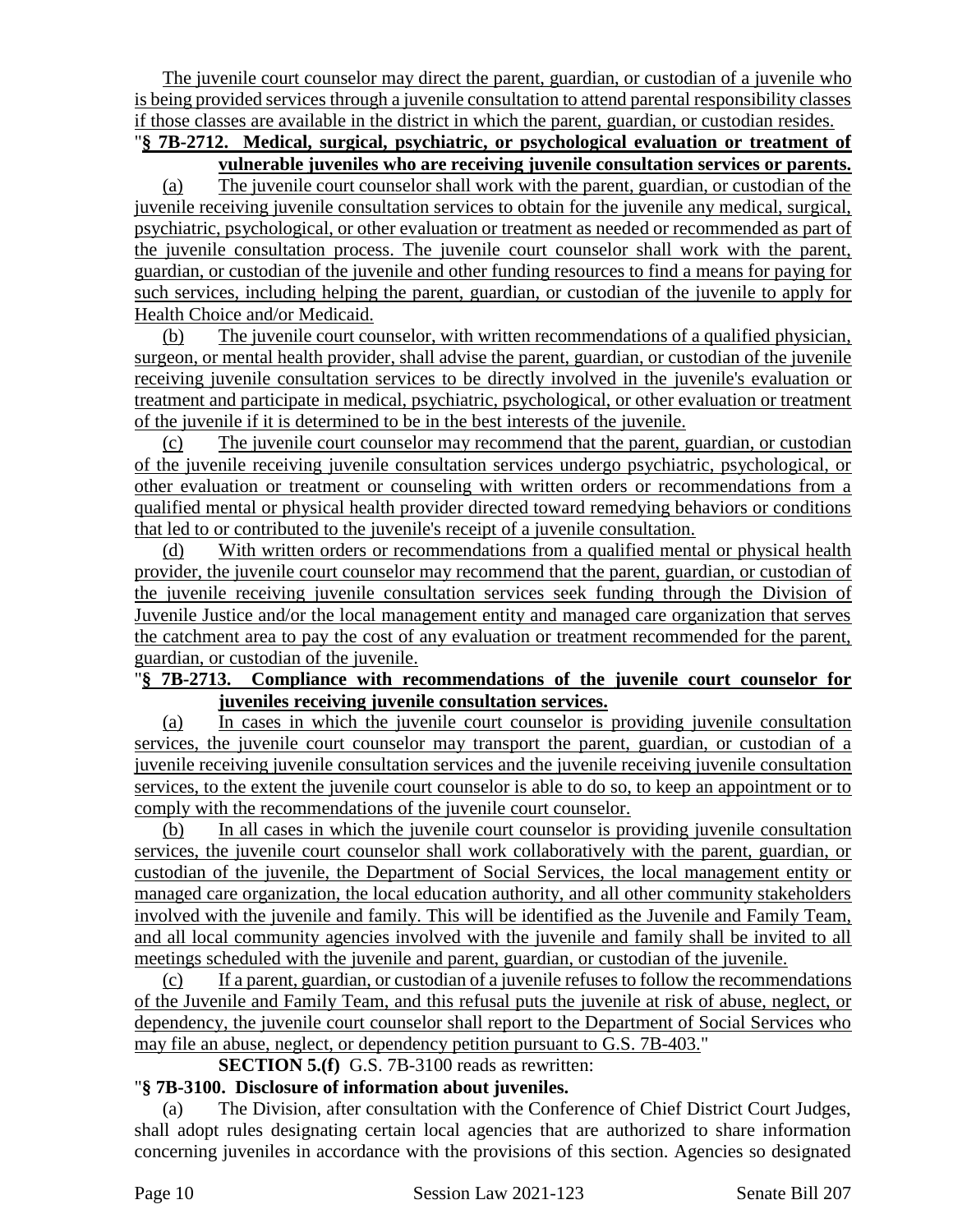shall share with one another, upon request and to the extent permitted by federal law and regulations, information that is in their possession that is relevant to (i) any assessment of a report of child abuse, neglect, or dependency or the provision or arrangement of protective services in a child abuse, neglect, or dependency case by a local department of social services pursuant to the authority granted under Chapter 7B of the General Statutes or to Statutes, (ii) any case in which a petition is filed alleging that a juvenile is abused, neglected, dependent, undisciplined, or delinquent and delinquent, or (iii) any case in which a vulnerable juvenile is receiving juvenile consultation services. Agencies shall continue to  $\theta \rightarrow \theta$  so share information until (i) the protective services case is closed by the local department of social services,  $\sigma$  (ii) if a petition is filed when filed, until the juvenile is no longer subject to the jurisdiction of juvenile court. court, or (iii) if a vulnerable juvenile is receiving juvenile consultation services, until the juvenile consultation is closed. Agencies that may be designated as "agencies authorized to share information" include local mental health facilities, local health departments, local departments of social services, local law enforcement agencies, local school administrative units, the district's district attorney's office, the Juvenile Justice Section of the Division of Adult Correction and Juvenile Justice of the Department of Public Safety, and the Office of Guardian ad Litem Services of the Administrative Office of the Courts, and, pursuant to the provisions of G.S. 7B-3000(e1), the Section of Community Corrections of the Division of Adult Correction and Juvenile Justice of the Department of Public Safety. Any information shared among agencies pursuant to this section shall remain confidential, shall be withheld from public inspection, and shall be used only for the protection of the juvenile and others or to improve the educational opportunities of the juvenile, and shall be released in accordance with the provisions of the Family Educational and Privacy Rights Act as set forth in 20 U.S.C. § 1232g. Nothing in this section or any other provision of law shall preclude any other necessary sharing of information among agencies. Nothing herein shall be deemed to require the disclosure or release of any information in the possession of a district attorney.

(b) Disclosure of information concerning any juvenile under investigation or investigation, alleged to be within the jurisdiction of the court court, or receiving juvenile consultation services that would reveal the identity of that juvenile is prohibited except that publication of pictures of runaways is permitted with the permission of the parents and except as provided in Article 20A of this Chapter and G.S. 7B-3102.

(c) The juvenile's guardian ad litem attorney advocate appointed pursuant to G.S. 7B-601 may share confidential information about the juvenile with the juvenile's attorney appointed or retained pursuant to G.S. 7B-2000."

**SECTION 6.(a)** G.S. 143B-805 reads as rewritten:

## "**§ 143B-805. Definitions.**

…

…

In this Part, unless the context clearly requires otherwise, the following words have the listed meanings:

- (1a) Juvenile consultation. The provision of services to a vulnerable juvenile and to the parent, guardian, or custodian of a vulnerable juvenile pursuant to G.S. 7B-1706.1. Juvenile consultation cases are subject to confidentiality laws provided in Subchapter III of Chapter 7B of the General Statutes.
- (6) Delinquent juvenile.
	- a. Any juvenile who, while less than 16 years of age but at least  $6\text{-}10$ years of age, commits a crime or infraction under State law or under an ordinance of local government, including violation of the motor vehicle laws, or who commits indirect contempt by a juvenile as defined in G.S. 5A-31.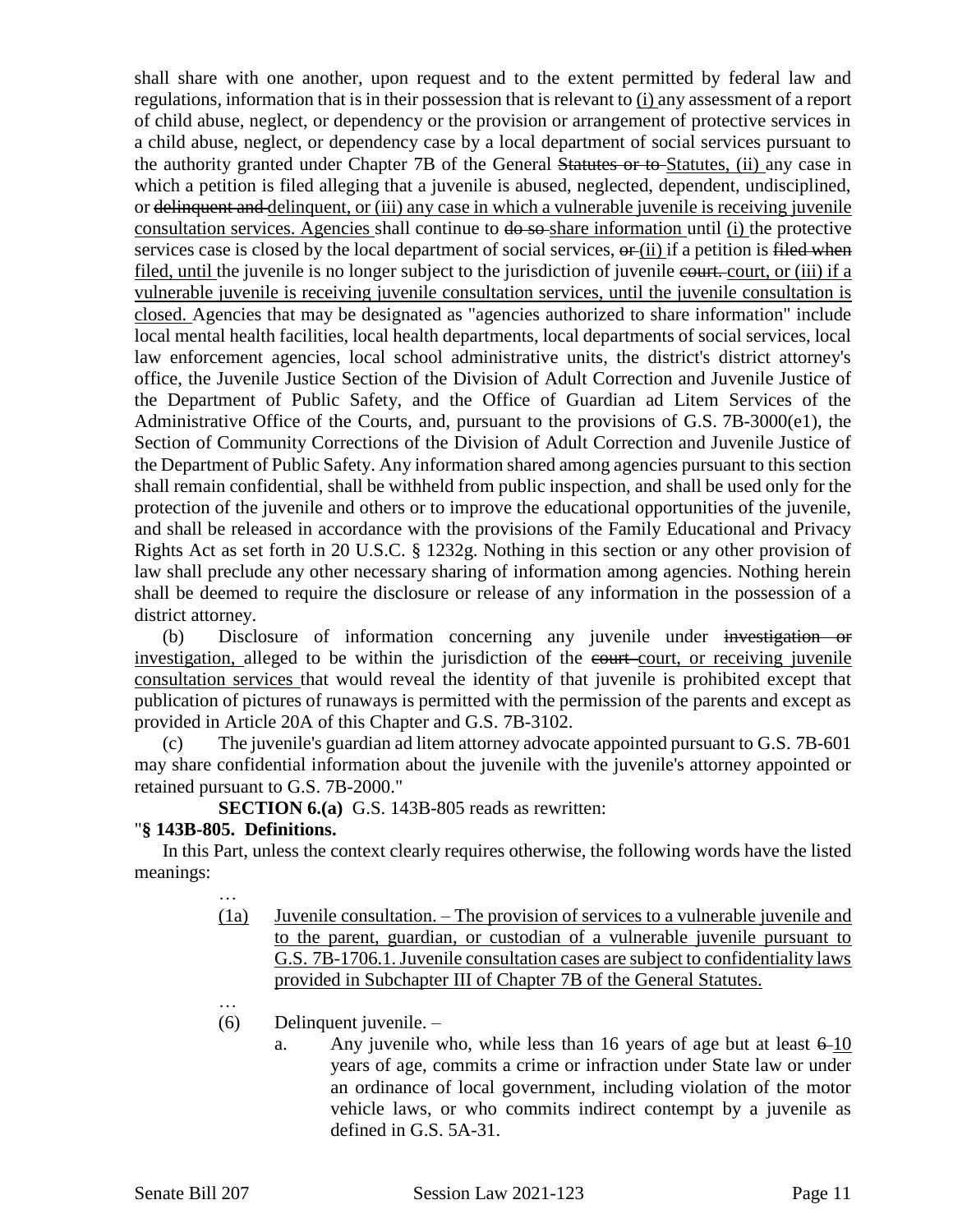- b. Any juvenile who, while less than 18 years of age but at least 16 years of age, commits a crime or an infraction under State law or under an ordinance of local government, excluding all violations of the motor vehicle laws under Chapter 20 of the General Statutes, or who commits indirect contempt by a juvenile as defined in G.S. 5A-31.
- c. Any juvenile who, while less than 10 years of age but at least 8 years of age, commits a Class A, B1, B2, C, D, E, F, or G felony under State law.
- d. Any juvenile who, while less than 10 years of age but at least 8 years of age, commits a crime or an infraction under State law or under an ordinance of local government, including violation of the motor vehicle laws, and has been previously adjudicated delinquent.
- … (20) Undisciplined juvenile. –
	- a. A juvenile who, while less than 16 years of age but at least 6 10 years of age, is unlawfully absent from school; or is regularly disobedient to and beyond the disciplinary control of the juvenile's parent, guardian, or custodian; or is regularly found in places where it is unlawful for a juvenile to be; or has run away from home for a period of more than 24 hours; or
	- b. A juvenile who is 16 or 17 years of age and who is regularly disobedient to and beyond the disciplinary control of the juvenile's parent, guardian, or custodian; or is regularly found in places where it is unlawful for a juvenile to be; or has run away from home for a period of more than 24 hours.
- (20a) Vulnerable juvenile. Any juvenile who, while less than 10 years of age but at least 6 years of age, commits a crime or infraction under State law or under an ordinance of local government, including violation of the motor vehicle laws, and is not a delinquent juvenile.

#### …."

…

**SECTION 6.(b)** G.S. 143B-806(b) reads as rewritten:

"(b) In addition to its other duties, the Juvenile Justice Section of the Division of Adult Correction and Juvenile Justice shall have the following powers and duties:

- (8) Plan, develop, and coordinate comprehensive multidisciplinary services and programs statewide for the prevention of juvenile delinquency, early intervention, and rehabilitation of juveniles-juveniles, including services for vulnerable juveniles receiving juvenile consultation services.
- …."

**SECTION 6.(c)** G.S. 143B-811 reads as rewritten:

# "**§ 143B-811. Annual evaluation of intensive intervention services.**

The Department of Public Safety shall conduct an annual evaluation of intensive intervention services. Intensive intervention services are evidence-based or research-supported community-based or residential services that are necessary for a juvenile in order to (i) prevent the juvenile's commitment to a youth development center or detention facility or facility, (ii) facilitate the juvenile's successful return to the community following commitment. commitment, or (iii) prevent further involvement in the juvenile justice system. In conducting the evaluation, the Department shall consider whether participation in intensive intervention services results in a diversion from or reduction of court involvement among juveniles. The Department shall also determine whether the programs are achieving the goals and objectives of the Juvenile Justice Reform Act, S.L. 1998-202.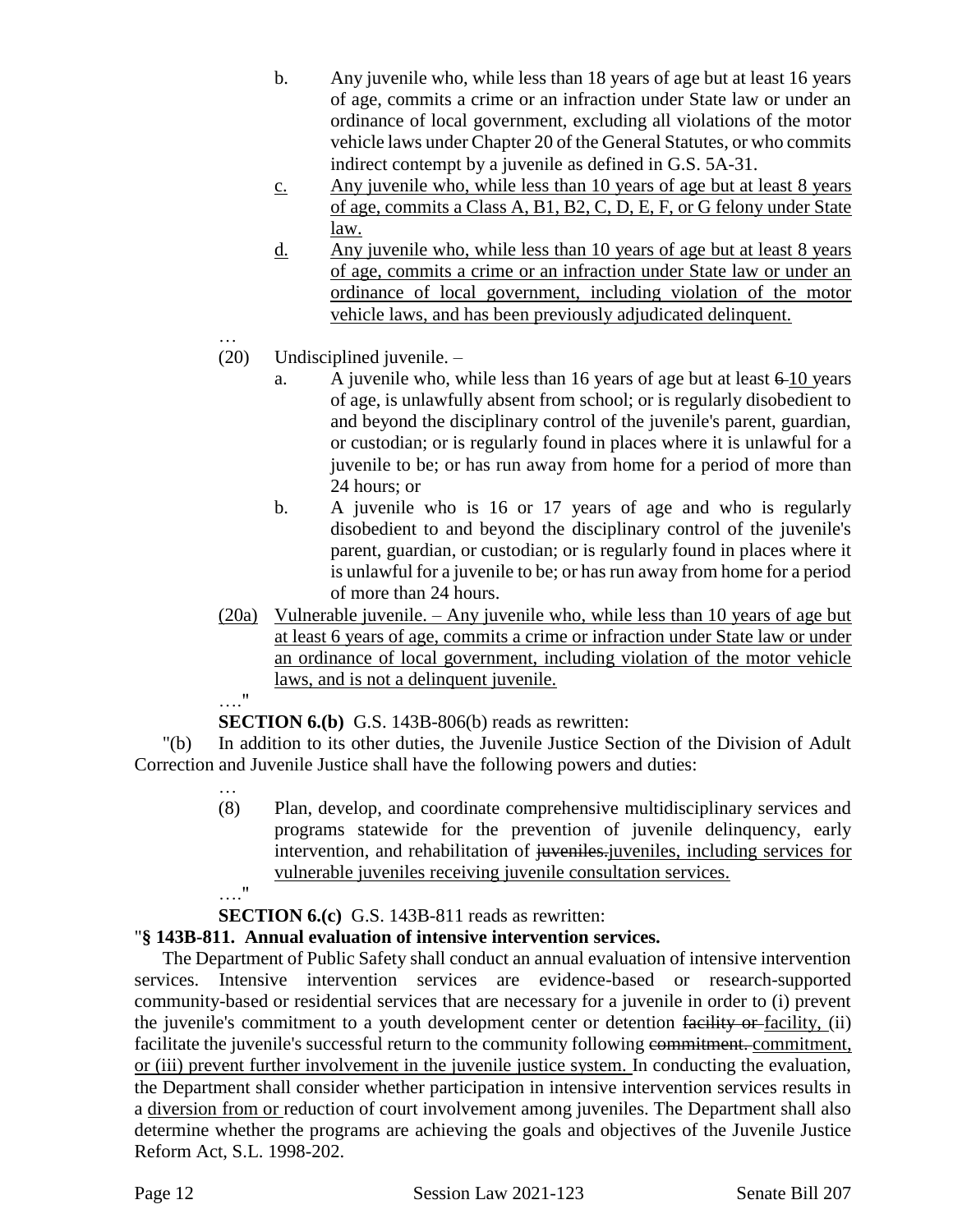The Department shall report the results of the evaluation to the Chairs of the Joint Legislative Oversight Committee on Justice and Public Safety and the Chairs of the Senate and House of Representatives Appropriations Subcommittees on Justice and Public Safety by March 1 of each year."

### **SECTION 6.(d)** G.S. 143B-831 reads as rewritten:

#### "**§ 143B-831. Duties and powers of juvenile court counselors.**

As the court or the chief court counselor may direct or require, all juvenile court counselors shall have the following powers and duties:

> (17a) Provide and coordinate multidisciplinary service referrals for the prevention of juvenile delinquency and early intervention for juveniles, including vulnerable juveniles who are in receipt of juvenile consultation services. If the juvenile court counselor has cause to suspect that a juvenile who is receiving services pursuant to this subdivision is abused, neglected, or dependent, the juvenile court counselor shall make a report to the director of social services as required by G.S. 7B-1700.1.

…."

…

**SECTION 6.(e)** G.S. 143B-853(c) reads as rewritten:

"(c) The Juvenile Justice Section of the Division of Adult Correction and Juvenile Justice of the Department of Public Safety shall report to the Senate and House of Representatives Appropriations Subcommittees on Justice and Public Safety no later than March 1, 2006, and annually thereafter, on the results of intensive intervention services. Intensive intervention services are evidence-based or research-supported community-based or residential services that are necessary for a juvenile in order to (i) prevent the juvenile's commitment to a youth development center or detention facility or facility, (ii) facilitate the juvenile's successful return to the community following commitment. commitment, or (iii) prevent further involvement in the juvenile justice system. Specifically, the report shall provide a detailed description of each intensive intervention service, including the numbers of juveniles served, their adjudication status at the time of service, the services and treatments provided, the length of service, the total cost per juvenile, and the six- and 12-month recidivism rates for the juveniles after the termination of program services."

**SECTION 7.** The Juvenile Justice Section of the Division of Adult Correction and Juvenile Justice of the Department of Public Safety shall report to the Joint Legislative Oversight Committee on Justice and Public Safety no later than March 1, 2023, and annually thereafter, on all complaints filed against a juvenile less than 10 years of age, but at least 6 years of age. The report shall include the following information about the complaints and the juveniles against whom the complaints were made:

- (1) A summary containing the following information about all complaints filed since the last report:
	- (a) The total number of complaints.
	- (b) The offenses alleged in the complaints, organized by class of offense.
	- (c) The age of the juveniles at the time of the offense.
	- (d) The number of complaints that resulted in a juvenile consultation.
	- (e) The number of complaints that resulted in juvenile court jurisdiction for delinquency, including a breakdown of the number of those complaints that were handled through diversion and the number that led to the filing of a delinquency petition.
	- (f) The number of juveniles receiving a juvenile consultation that have previously received juvenile consultation services.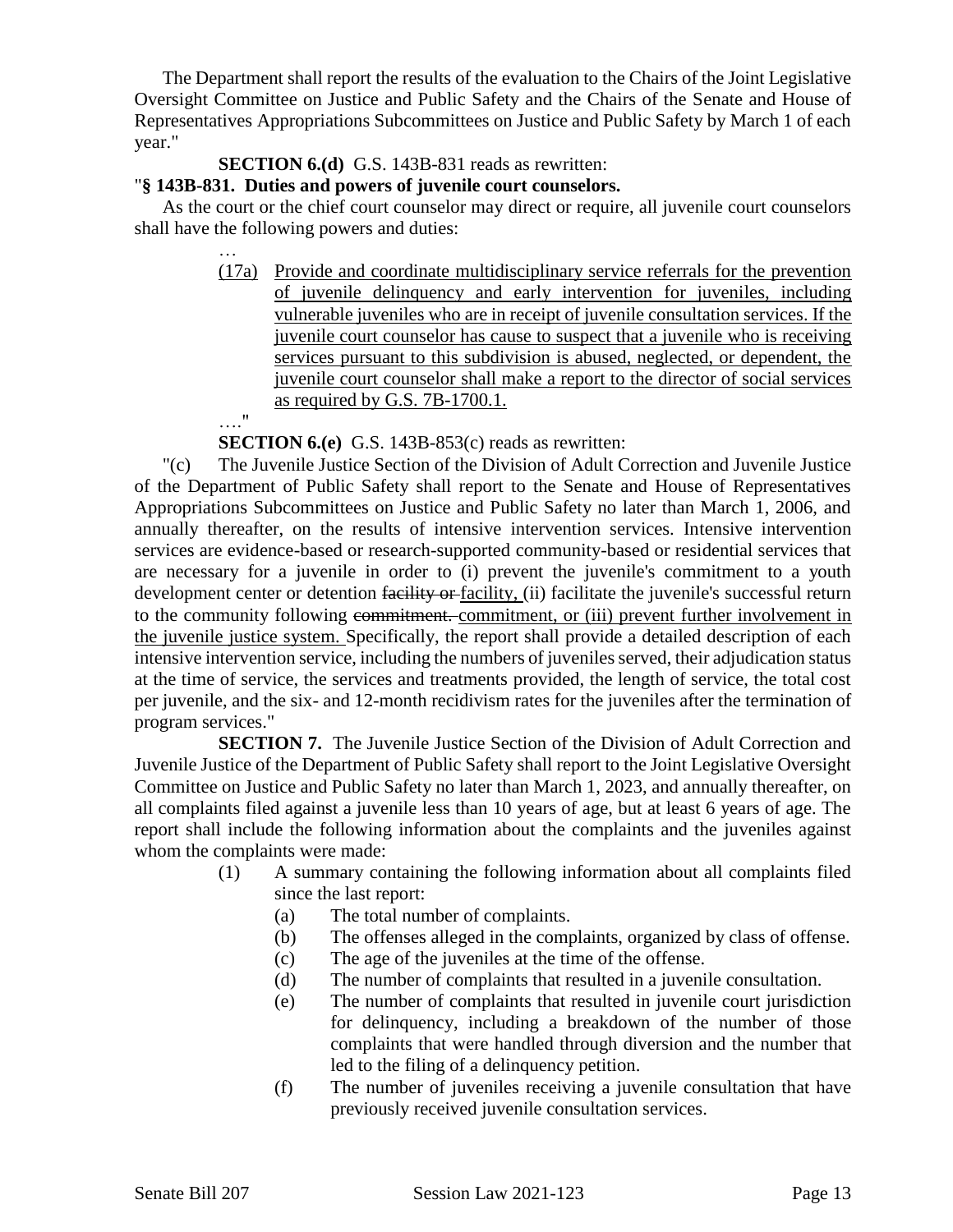- (2) A detailed listing of all complaints filed since the last report, with any identifying information removed, containing the following information for each complaint:
	- (a) The age of the juvenile.
	- (b) The offenses, including class of offense, allegedly committed by the juvenile.
	- (c) The initial determination by the juvenile court counselor to treat the complaint as a vulnerable juvenile complaint or a delinquent juvenile complaint.
	- (d) If the juvenile is a vulnerable juvenile, whether the juvenile received juvenile consultation services.
	- (e) If the juvenile is a vulnerable juvenile, whether the juvenile has received juvenile consultation services for a previous complaint.
	- (f) If the juvenile is alleged delinquent, whether the juvenile was diverted or a petition alleging delinquency was filed.

## **PART VI. JUVENILE COURT MENTAL HEALTH ASSESSMENTS**

**SECTION 8.(a)** G.S. 7B-1501 is amended by adding a new subdivision to read:

"(24a) Severe emotional disturbance. – A diagnosable mental, behavioral, or emotional disorder of sufficient duration to meet diagnostic criteria specified within the DSM-5 that resulted in functional impairment which substantially interferes with or limits the child's role or functioning in family, school, or community activities in a person who is under the age of 18."

# **SECTION 8.(b)** G.S. 7B-2502 reads as rewritten:

### "**§ 7B-2502. Evaluation and treatment of undisciplined and delinquent juveniles.**

(a) In any case, the court may order that the juvenile be examined by a physician, psychiatrist, psychologist, or other qualified expert as may be needed for the court to determine the needs of the juvenile.

(a1) In the case of a juvenile adjudicated delinquent for committing an offense that involves the possession, use, sale, or delivery of alcohol or a controlled substance, the court shall require the juvenile to be tested for the use of controlled substances or alcohol within 30 days of the adjudication. In the case of any juvenile adjudicated delinquent, the court may, if it deems it necessary, require the juvenile to be tested for the use of controlled substances or alcohol. The results of these initial tests conducted pursuant to this subsection shall be used for evaluation and treatment purposes only. In placing a juvenile in out-of-home care under this section, the court shall also consider whether it is in the juvenile's best interest to remain in the juvenile's community of residence.

(a2) In the case of a juvenile with a suspected mental illness, developmental disability, or intellectual disability that has been adjudicated delinquent, the court shall order that the Juvenile Justice Section of the Division of Adult Correction and Juvenile Justice of the Department of Public Safety make a referral for a comprehensive clinical assessment or equivalent mental health assessment, unless the court finds a comprehensive clinical assessment or equivalent mental health assessment has been conducted within the last 45 days before the adjudication hearing. An assessment ordered by a court under this subsection shall evaluate the developmental, emotional, behavioral, and mental health needs of the juvenile.

(a3) If an assessment is ordered by the court under subsection (a2) of this section, the court shall review the assessment prior to the date of disposition in the case. If the court finds sufficient evidence that the juvenile has severe emotional disturbance, as defined in G.S. 7B-1501(24a), or a developmental disability, as defined in G.S. 122C-3(12a), or intellectual disability, as defined in G.S. 122C-3(17a), that, in the court's discretion, substantially contributed to the juvenile's delinquent behavior, and the juvenile is eligible for a Juvenile Justice Level 3 disposition and/or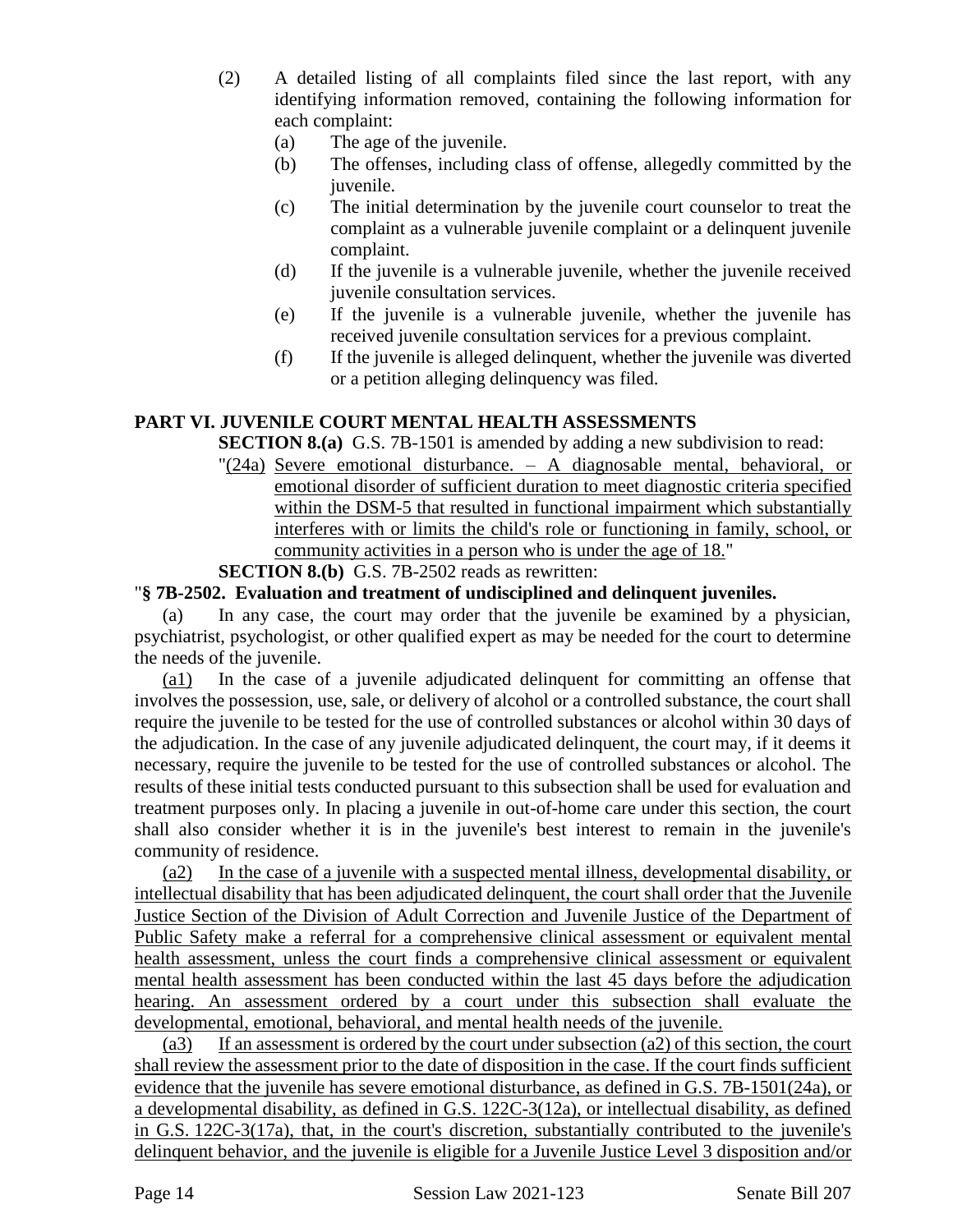is recommended for a Psychiatric Residential Treatment Facility (PRTF) placement, the court shall order a care review team to be convened by the Juvenile Justice Section of the Division of Adult Correction and Juvenile Justice of the Department of Public Safety and assigned to the case.

(a4) If a care review team is assigned to a case by the court under subsection (a3) of this section, the care review team shall develop a recommendation plan for appropriate services and resources that address the identified needs of the juvenile. The care review team shall submit a recommendation to the court within 30 calendar days of the date of the court order convening the care review team. The court shall review the recommendation plan when determining the juvenile's disposition in accordance with G.S. 7B-2501(c). A care review team shall consist of, at a minimum, all of the following:

- (1) The juvenile.
- (2) The juvenile's parents, guardian, or custodian.
- (3) Representatives from the Juvenile Justice Section of the Division of Adult Correction and Juvenile Justice of the Department of Public Safety.
- (4) A representative from the local management entity/managed care organization or prepaid health plan (PHP) in which the juvenile is enrolled.
- (5) Representatives from any State agency or local department of social services that is currently providing services to the juvenile or the juvenile's family.

(b) Upon completion of the examination, the If the juvenile does not have health insurance coverage for the recommended treatment, the court shall conduct a hearing to determine whether the juvenile is in need of medical, surgical, psychiatric, psychological, or other evaluation or treatment and who should pay the cost of the assessment, evaluation or treatment. treatment pursuant to this section. The county manager, or any other person who is designated by the chair of the board of county commissioners, of the county of the juvenile's residence shall be notified of the hearing, and allowed to be heard. If the court finds the juvenile to be in need of medical, surgical, psychiatric, psychological, or other evaluation or treatment, the The court shall permit the parent, guardian, custodian, or other responsible persons to arrange for evaluation or treatment. If the parent, guardian, or custodian declines or is unable to make necessary arrangements, the court may order the needed evaluation or treatment, surgery, or care, and the court may order the parent to pay the cost of the care pursuant to Article 27 of this Chapter. If the court finds the parent or funding from the Juvenile Justice Section of the Division of Adult Correction and Juvenile Justice of the Department of Public Safety is unable to pay the cost of evaluation or treatment, the court shall order the county to arrange for evaluation or treatment of the juvenile and to pay for the cost of the evaluation or treatment. The county department of social services shall recommend the facility that will provide the juvenile with evaluation or treatment.

(c) If the court believes, or if there is evidence presented to the effect that the juvenile has a mental illness or a developmental disability, the court shall refer the juvenile to the area mental health, developmental disabilities, and substance abuse services director for appropriate action. A juvenile shall not be committed directly to a State hospital or State developmental center, and orders purporting to commit a juvenile directly to a State hospital or State developmental center, except for an examination to determine capacity to proceed, are void and of no effect. The area mental health, developmental disabilities, and substance abuse director is responsible for arranging an interdisciplinary evaluation of the juvenile and mobilizing resources to meet the juvenile's needs. If institutionalization is determined to be the best service for the juvenile, admission shall be with the voluntary consent of the parent, guardian, or custodian. If the parent, guardian, or custodian refuses to consent to institutionalization after it is recommended by the area mental health, developmental disabilities, and substance abuse director, the signature and consent of the court may be substituted for that purpose. In all cases in which a regional mental hospital refuses admission to a juvenile referred for admission by the